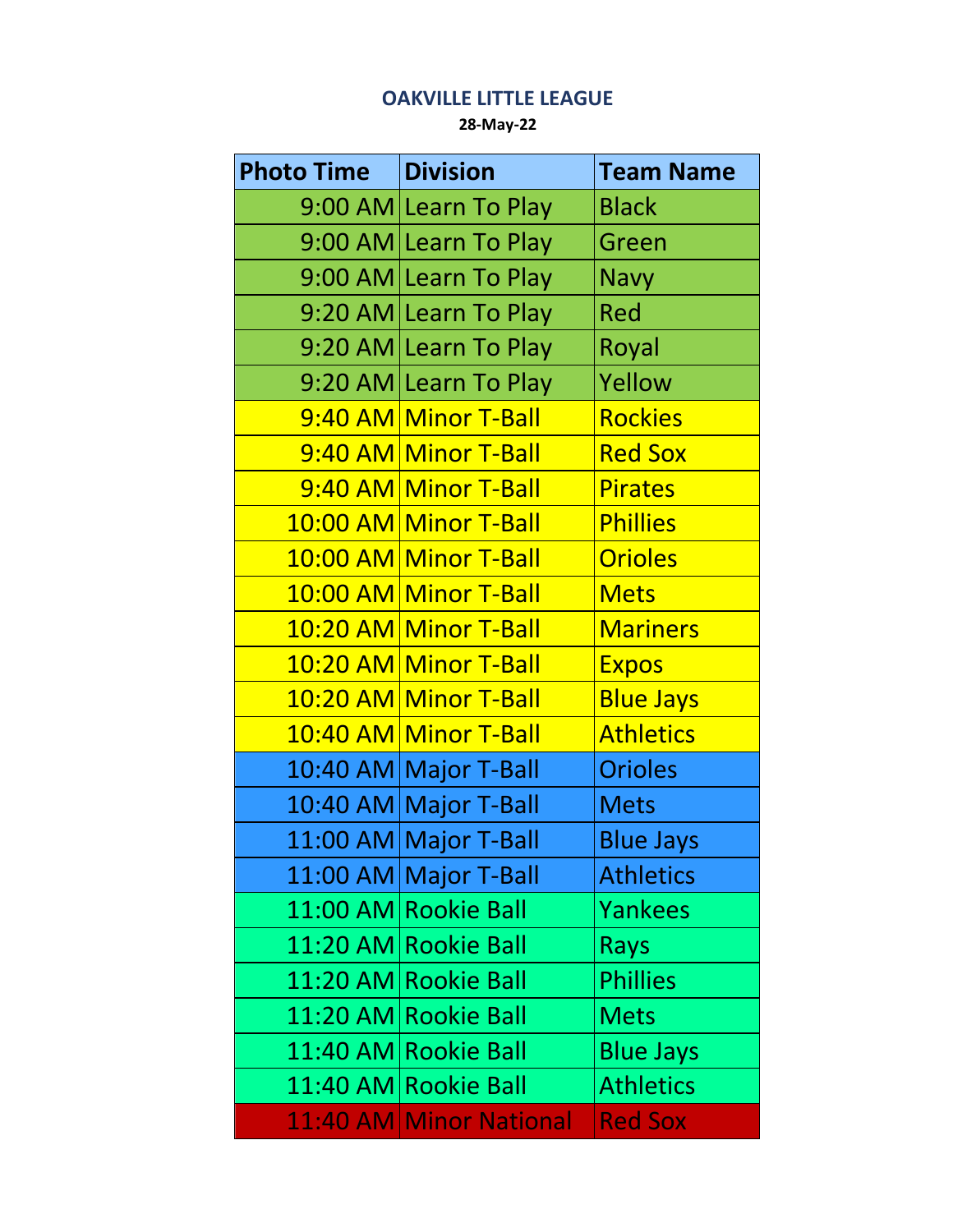| 12:00 PM | <b>Lunch Break</b>      |                  |
|----------|-------------------------|------------------|
|          | 12:30 PM Minor National | <b>Rays</b>      |
|          | 12:30 PM Minor National | <b>Expos</b>     |
|          | 12:30 PM Minor National | <b>Blue Jays</b> |
| 12:50 PM | <b>Minor American</b>   | <b>Phillies</b>  |
| 12:50 PM | <b>Minor American</b>   | <b>Orioles</b>   |
|          | 12:50 PM Minor American | <b>Mets</b>      |
|          | 1:10 PM Minor American  | <b>Expos</b>     |
|          | 1:10 PM Minor American  | <b>Blue Jays</b> |
|          | 1:10 PM Minor American  | <b>Athletics</b> |
|          | 1:30 PM Major National  | Yankees          |
|          | 1:30 PM Major National  | <b>Red Sox</b>   |
|          | 1:30 PM Major National  | <b>Phillies</b>  |
|          | 1:50 PM Major National  | <b>Mets</b>      |
|          | 1:50 PM Major National  | <b>Expos</b>     |
|          | 1:50 PM Major National  | <b>Athletics</b> |
|          | 2:10 PM Major American  | <b>Yankees</b>   |
|          | 2:10 PM Major American  | <b>Red Sox</b>   |
|          | 2:10 PM Major American  | Rays             |
|          | 2:30 PM Major American  | <b>Orioles</b>   |
|          | 2:30 PM Major American  | <b>Mets</b>      |
|          | 2:30 PM Major American  | <b>Blue Jays</b> |
|          | 2:50 PM Junior National | <b>Athletics</b> |
|          | 2:50 PM Junior National | <b>Red Sox</b>   |
|          | 2:50 PM Junior National | <b>Blue Jays</b> |
|          | 3:10 PM Junior National | Yankees          |
|          | 3:10 PM Junior American | <b>Athletics</b> |
|          | 3:10 PM Junior American | <b>Yankees</b>   |
|          | 3:20 PM Junior American | <b>Red Sox</b>   |
|          | 3:20 PM Junior American | <b>Mets</b>      |